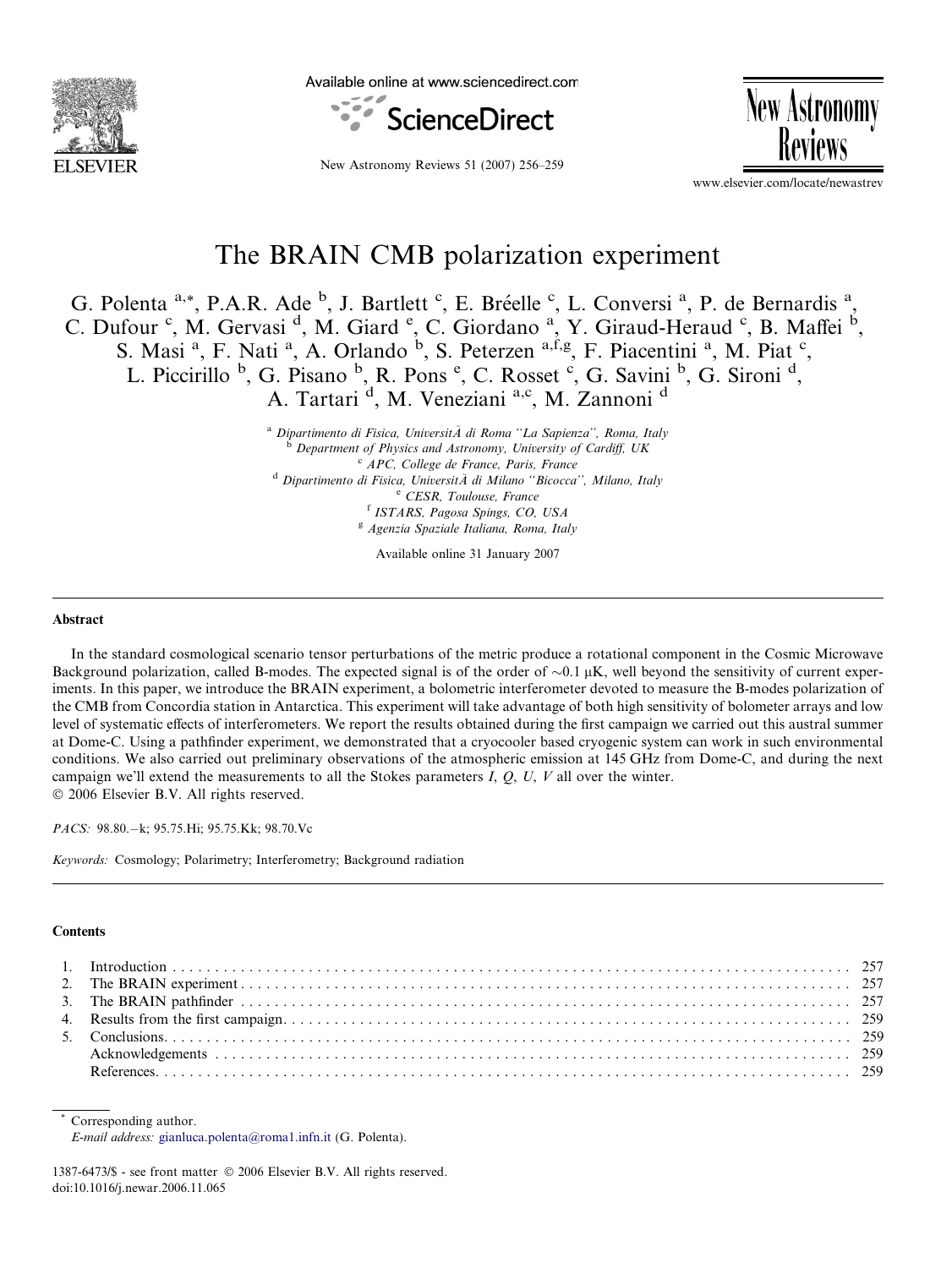#### G. Polenta et al. / New Astronomy Reviews 51 (2007) 256–259 257

## 1. Introduction

Cosmic Microwave Background polarization offers a unique opportunity to study the physics of the early universe. Starting from unpolarized incoming radiation with local quadrupole anisotropy, Thomson scattering will produce linear polarization in the outcoming photons. In analogy with electric and magnetic fields, the polarization is divided in a curl-free component (E-modes) and a curl component (B-modes) ([Kamionkowski et al., 1997; Zaldar](#page-3-0)[riaga and Seljak, 1998\)](#page-3-0). Scalar perturbations in the early universe can produce only E-modes polarization, while tensor perturbations will produce both E-modes and B-modes ([Hu, 2002\)](#page-3-0). In the standard cosmological scenario, the gravitational wave background produced during the inflationary stage is the source of a B-modes polarization component, its amplitude depending on the energy scale at which inflation occurs but of the order of  $0.1 \mu K$  ([Turner](#page-3-0) [and White, 1996\)](#page-3-0), and its typical angular scale of the order of 2". This is one of the most important observable for both Cosmology and Fundamental Physics, probing the physics at Grand Unification Theory energy scale ( $\sim 10^{16}$  GeV), see e.g. [\(Hu, 2002\)](#page-3-0). Another source of B-modes polarization is the gravitational lensing effect of the E-modes polarized CMB photons by large scale structures during the path from last scattering surface to us ([Kaplinghat et al., 2003;](#page-3-0) [Smith et al., 2004\)](#page-3-0). This signal is still of the order of 0.1  $\mu$ K, but its typical angular scale of  $\sim$ 10' will allow to distinguish between the two effects. This B-modes component is important as well, testing the theory of structures formation. E-modes polarization has already been detected by BOOMERanG-B03, CAPMAP, DASI, CBI and WMAP [\(Masi et al., 2006; Montroy et al., 2006; Piacentini](#page-3-0) [et al., 2006; Barkats et al., 2005; Kovac et al., 2002; Leitch](#page-3-0) [et al., 2005; Readhead et al., 2004; Page et al., 2006](#page-3-0)), while the small amplitude of B-modes make their detection a challenge for experimentalist.

## 2. The BRAIN experiment

BRAIN (Background RAdiation INterferometer) is a bolometric interferometer, combining both high sensitivity of bolometer arrays and robustness of interferometers [\(Pic](#page-3-0)[cirillo, 2003\)](#page-3-0). This experiment is complementary to Clover and others imaging experiments: measuring B-modes with

Table 1

| Some characteristics of Dome-C |  |
|--------------------------------|--|
|                                |  |

<span id="page-1-0"></span>

| Average air temperature                           | $-50.8\text{ °C}$           |
|---------------------------------------------------|-----------------------------|
| Typical monthly average air temperature in summer | $-30\,^{\circ}\mathrm{C}$   |
| Typical monthly average air temperature in winter | $-60 °C$                    |
| Mean wind speed                                   | $2.8 \text{ m/s}$ 5.4 knots |
| Mean air pressure                                 | 645 hPa                     |
| Yearly precipitation range (snow)                 | $2-10$ cm                   |
| Precipitable water vapor                          | $0.6 \text{ mm}$            |
| Transparency at 225 GHz                           | 0.94                        |

both classes of instruments will enhance our confidence in the measurements.

To reduce the impact of atmospheric emission [\(Hanany](#page-3-0) [and Rosenkranz, 2003](#page-3-0)) we identified Concordia station in Dome-C as the best site for observations. It is a French– Italian base placed on the antarctic plateau at  $\sim$ 1100 km from both Mario Zucchelli and Dumont D'Urville stations  $(123^{\circ}23'42''E, 75^{\circ}06'06''S, \sim 3200 \text{ m}$  ASL), where low humidity and absence of wind create the best conditions for astrophysical observations. Interesting environmental characteristics are reported in [Table 1](#page-1-0) [\(Dall' Oglio and Val](#page-3-0)[enziano, 1999; Storey et al., 2005\)](#page-3-0).

It is quite clear that any manual operation during the winter in such environment will be pretty hard. Therefore we are building a fully automatized instrument. The most important problem is related to the cryogenic system, which has to be able to cool the detectors down to  $\sim$ 0.3 K without manual operations. This can be achieved using a cryocooler, a mechanical refrigerator which avoid to use cryogenic liquids which need refilling.

The working principle of the BRAIN interferometer ([Masi et al., 2005](#page-3-0)) is shown in [Fig. 1](#page-2-0). The incoming radiation is collected by two front horns separated by a distance B and for each of them the two orthogonal polarization are separated by the Ortho-Mode Transducers (OMT). Orthogonal polarization coming from different antenna are combined using a first 90° hybrid. Mixed signal are phase modulated by a phase shifter and combined again by a second 90" hybrid. The outcoming signals are then focused and detected by four bolometers obtaining the following combinations of the Stokes parameters  $I, Q, U$  and  $V$ :

$$
P_1 = \frac{1}{2}(I - Q \cdot \cos \phi + U \cdot \sin \phi \cdot \cos \alpha - V \cdot \sin \phi \cdot \sin \alpha)
$$
  
\n
$$
P_2 = \frac{1}{2}(I + Q \cdot \cos \phi - U \cdot \sin \phi \cdot \cos \alpha + V \cdot \sin \phi \cdot \sin \alpha)
$$
  
\n
$$
P_3 = \frac{1}{2}(I - Q \cdot \cos \phi + U \cdot \sin \phi \cdot \cos \alpha + V \cdot \sin \phi \cdot \sin \alpha)
$$
  
\n
$$
P_4 = \frac{1}{2}(I + Q \cdot \cos \phi - U \cdot \sin \phi \cdot \cos \alpha - V \cdot \sin \phi \cdot \sin \alpha)
$$
  
\n(1)

where  $\phi$  is the phase shift introduced by the phase shifter and  $\alpha = \frac{2\pi}{\lambda} B \sin \theta \cos \beta$  is the phase difference of the signals entering the two horns. Of course, realistic systematics should be added, such as cross-polarization in the OMT and non-achromatic behaviour of both hybrids and phase shifter. A detailed study of all these effects is ongoing. The final instrument will have 256 horns and 512 bolometers divided in two frequency bands, 90 and 150 GHz.

#### 3. The BRAIN pathfinder

In order to test the cryogenic system we built a pathfinder experiment, which is shown in [Fig. 2](#page-2-0). This is also valuable to verify the quality of the polarized microwave sky in Dome-C, especially to solve the issue of circular polarization, In fact, the Earth magnetic field acts on spin 1 oxygen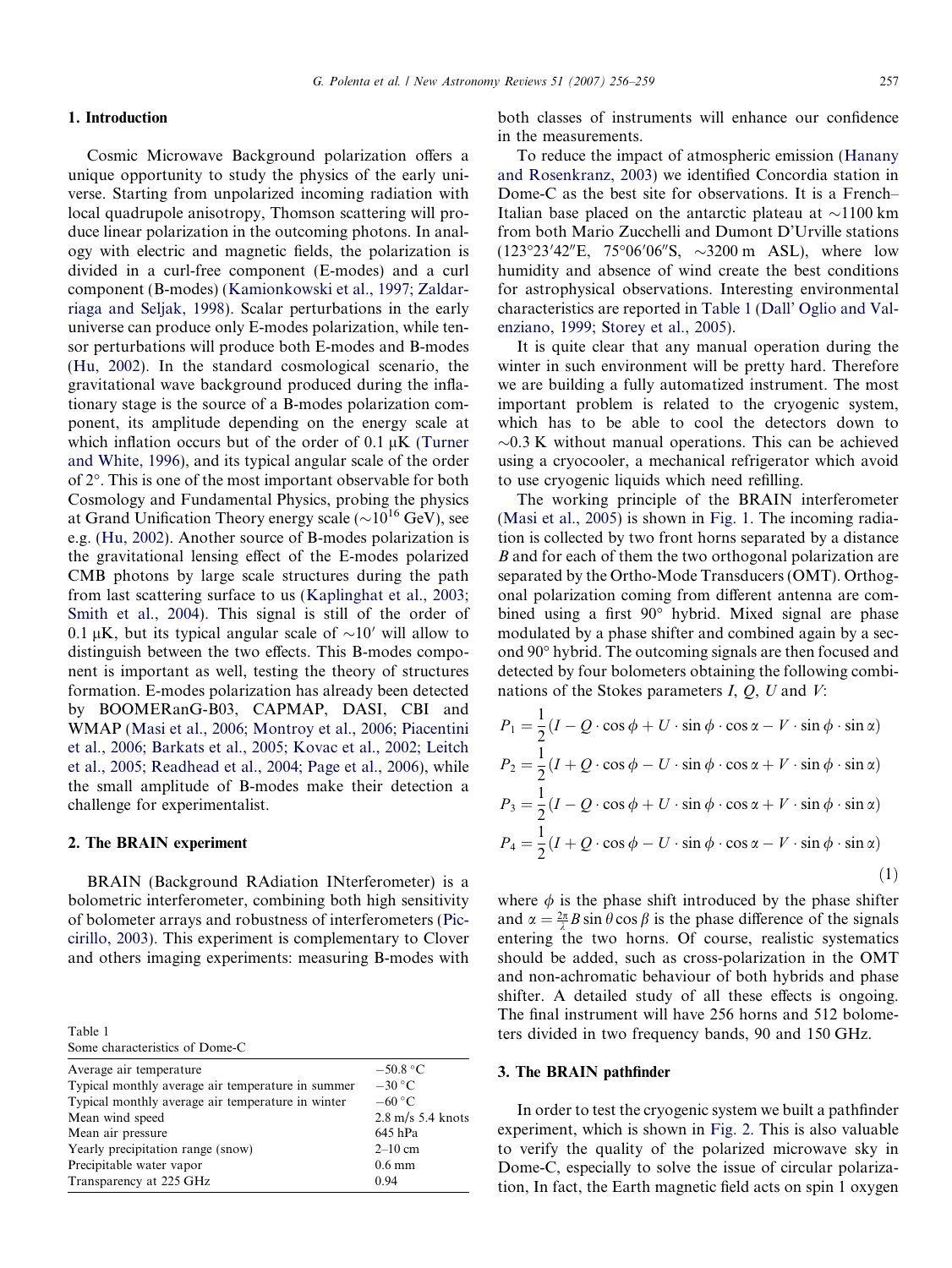

Fig. 1. Working principle of the BRAIN interferometer.



Fig. 2. Left panel: schematic of BRAIN pathfinder. Right panel: installation of BRAIN in Dome-C.

molecules producing Zeeman splitting. The relative contribution of the three emission lines (corresponding to  $m = 0, \pm 1$ ) depends on the angle between the direction of the magnetic field and the line of sight of the observation. The split lines corresponding to quantum number  $m = \pm 1$ along the line of sight parallel to the magnetic field are fully circularly polarized. This effect has not been measured yet, however, order of magnitude calculations suggest that at 143 GHz the amplitude of the linearly and circularly polarized components are, respectively,  $10^{-9}$  and  $10^{-6}$  of the total intensity [\(Hanany and Rosenkranz, 2003](#page-3-0)).

<span id="page-2-0"></span>The instrument consists of a dry cryostat composed by a Sumitomo pulse tube mechanical cryocooler which has a limit temperature between 2 and 4 K depending on heat load, and a double stage <sup>4</sup>He/<sup>3</sup>He fridge able to cool down

the bolometers to  $\sim 0.3$  K ([Masi et al., 2005\)](#page-3-0). Two 45 $^{\circ}$  offaxis mirrors collect the radiation into the cryostat through two 8.5 mm thick UHMW polypropylene windows. One of the two channels is equipped with a polarizer and a quarter-wave plate which converts circular into linear polarization (and vice versa). It can be shown that the signal detected by the bolometer is

$$
S = \frac{1}{2} \left[ I + Q \frac{1 + \cos 4\omega t}{2} + U \frac{\sin 4\omega t}{2} + V \sin 2\omega t \right]
$$
 (2)

Hence, rotating the quarter-wave plate with frequency  $\omega$ , will modulate the circular polarization signal at  $2\omega$  and the linear polarization signal at  $4\omega$ , allowing us to extract the four Stokes parameters and making the instrument a polarimeter sensitive to circular polarization.